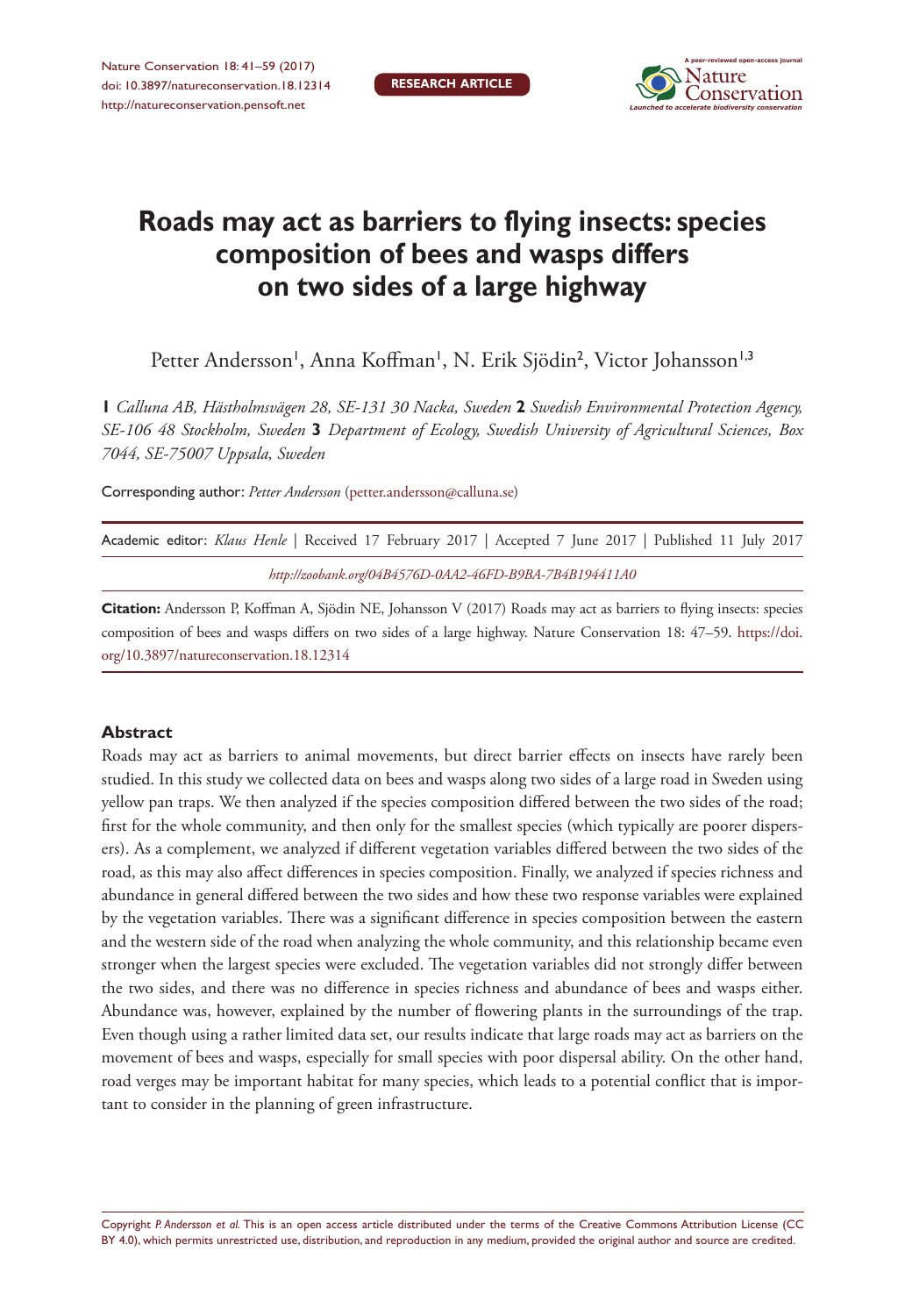#### **Keywords**

Infrastructure, barrier effects, habitat fragmentation, Aculeata, wild bees

#### **Introduction**

The increasing amount of infrastructure and road networks in the landscape is a major cause of habitat fragmentation (e.g. Forman and Alexander 1998, Jackson and Fahrig 2011). Roads may act as barriers to animal movements, resulting in animals avoiding or not being able to cross roads, but also leading to animals suffering a high mortality when moving between habitats intersected by roads (Forman and Alexander 1998, Trombulak and Frissel 2000). Most studies on barrier effects of roads on animals have so far mainly focused on mammals, birds and amphibians (c.f. Trombulak and Frissel 2000). Considerably fewer studies have focused on insects (Muñoz et al. 2015), despite the fact that insects are the most diverse and species rich animal group on earth.

Some studies on the effects of roads on insects exist, indicating that large roads can cause disruption of movements between habitats in butterflies (Askling et al. 2006) and bumblebees (Bhattacharya et al. 2003). There is also some recent evidence that the mortality of insects can be substantially high along large roads (McKenna et al. 2001, Soluk et al. 2011, Skórka et al. 2013, Baxter-Gilbert et al. 2015, Skórka et al. 2015). Barrier effects may also ultimately have the consequence that populations on different sides of roads become genetically isolated (Keller and Largiader 2003). It is likely that barrier effects of roads are most pronounced in species with poor dispersal ability, and studies of butterflies indicate that it is mainly smaller species that avoid crossing roads (Askling et al. 2006) and also suffer from the highest road mortality (Skórka et al. 2013). There is thus a possibility that roads can affect the community composition of insects, particularly with respect to species that are poor dispersers. However, to our knowledge this has not been investigated before.

One additional reason that barrier effects of roads on insects deserve attention is that road verges have been highlighted as important habitat for many species (Way 1977), and may as such be considered for conservation actions. In Sweden and many other parts of Europe, changes in land use have caused dramatic areal declines in grassland and meadow habitats during the last century (Critchley et al. 2004, Cousins 2009), and road verges may today be important surrogates of these grasslands in modified landscapes (Ruiz-Capillas et al. 2013). Road verges can be species rich in vascular plants (e.g. Way 1977) and may therefore function as habitats for pollinating insects (Saarinen et al. 2005, Hopwood 2008). Furthermore, roads can also serve as linear elements in the landscape, thereby facilitating dispersal of insects alongside the roads (Sjödin et al. 2008). However, if roads act as barriers and obstruct dispersal between habitats on different sides of roads for insects inhabiting the road verges, there is a potential conflict between the conservation value of the road verges and a fragmentation effect from the road (Skórka et al. 2013).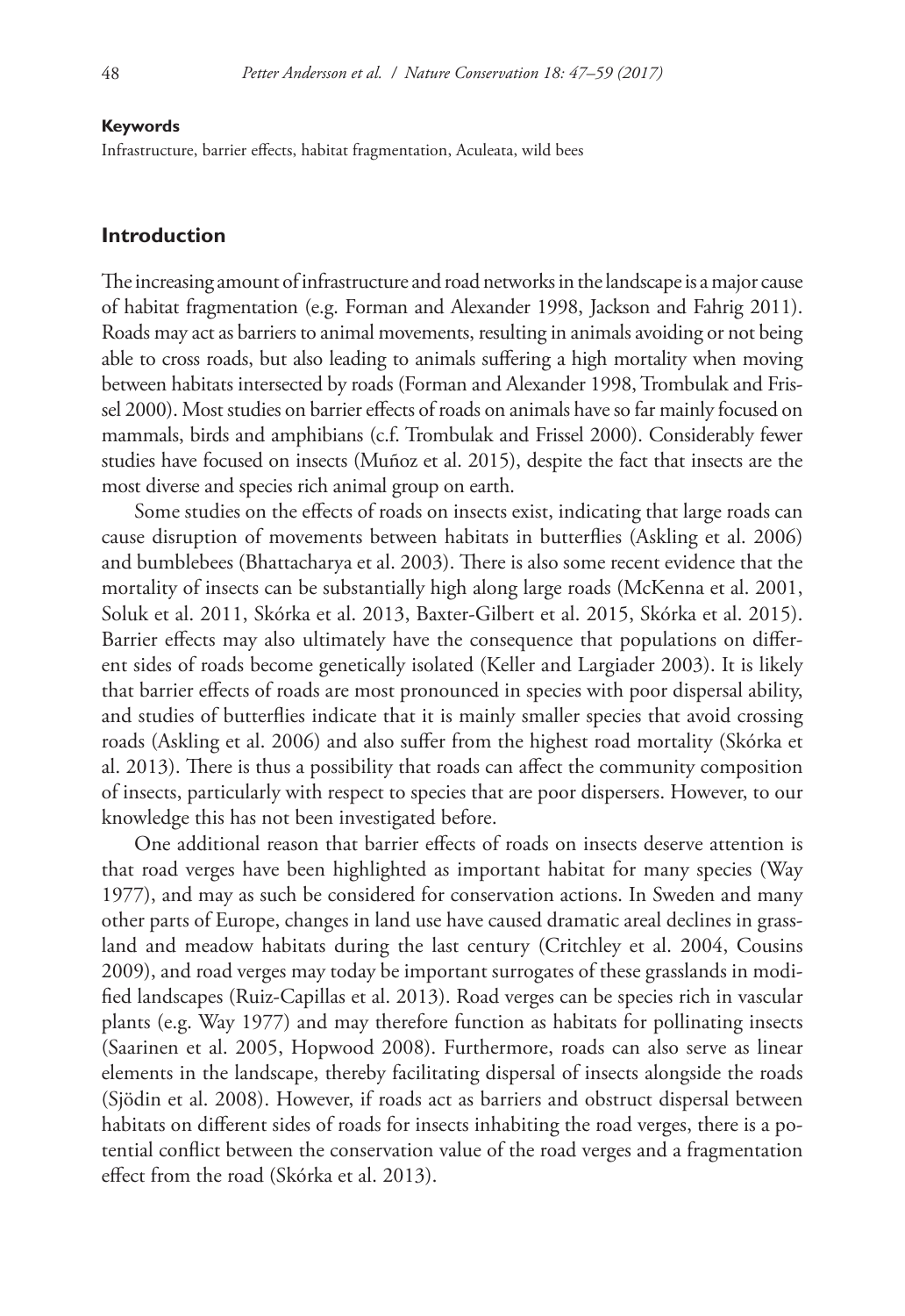Aculeata (i.e. bees and wasps) is a species rich group that may provide several ecosystem services (e.g. Harris 1994, Tscharntke et al. 1998). Especially bees, but also to some extent wasps, are flower-visiting insects important for pollination of crops and native plants (Tscharntke et al. 1998). Wasps are also predatory insects, potentially reducing populations of pest insects (Harris 1994). Moreover, these insects have been proposed as important bioindicators for ecological change and habitat quality (Tscharntke et al. 1998). It is known that many bees and wasps utilize road verges for foraging and nesting (Hopwood 2008, Hanley and Wilkins 2015), but very little is known about how large roads may act as barriers to movements between habitats and thereby affecting community composition.

The aim of this study was to investigate if large roads may act as barriers on the movements of bees and wasps (Aculeata). Specifically, we compared the species composition of bees and wasps on different sides of a large road, both for the whole community and for only the smallest species. We expected the community composition to differ between the two sides, given that there was a barrier effect. As a complement, we also analyzed general differences in foraging and nesting variables, and the abundance and number of species of bees and wasps, between the two sides of the road.

#### **Methods**

## **Field inventory**

We performed an inventory of bees and wasps (Aculeata) using yellow pan traps at five sites in Sollentuna municipality, north of Stockholm, during late July-early August 2015. The sites were situated along the highway E4, which runs approximately in a north-south direction through Sollentuna municipality (Figure 1). This segment of E4 highway has a maximum speeding limit of 100 km/h and has a traffic flow of approximately 90 000 vehicles/day. We selected the sites as to be more or less evenly distributed along the highway. However, exact sampling locations had to be determined in the field after considering logistic factors, as large parts of the highway were not always easily accessible. At the sites, the distance from the road to the vegetation was approximately 50 cm, separated by a stripe of gravel.

At each site, we placed four yellow pan traps, two on each side of the road, i.e. 20 traps in total. At four sites the distance between the traps across the road was approximately 50 m and at one site the distance was approximately 200 m. The distance between traps at the same side of the road varied somewhat between the sites, but the distance between the traps on the same side of the road were at each site approximately the same as the distance to the nearest trap on the opposite side of the road (with a square-shaped setup, were each trap was a corner). The vegetation at the sites had previously been mowed during the summer. The exact dates for mowing are not known, but the vegetation height was between 15–40 cm at the sites.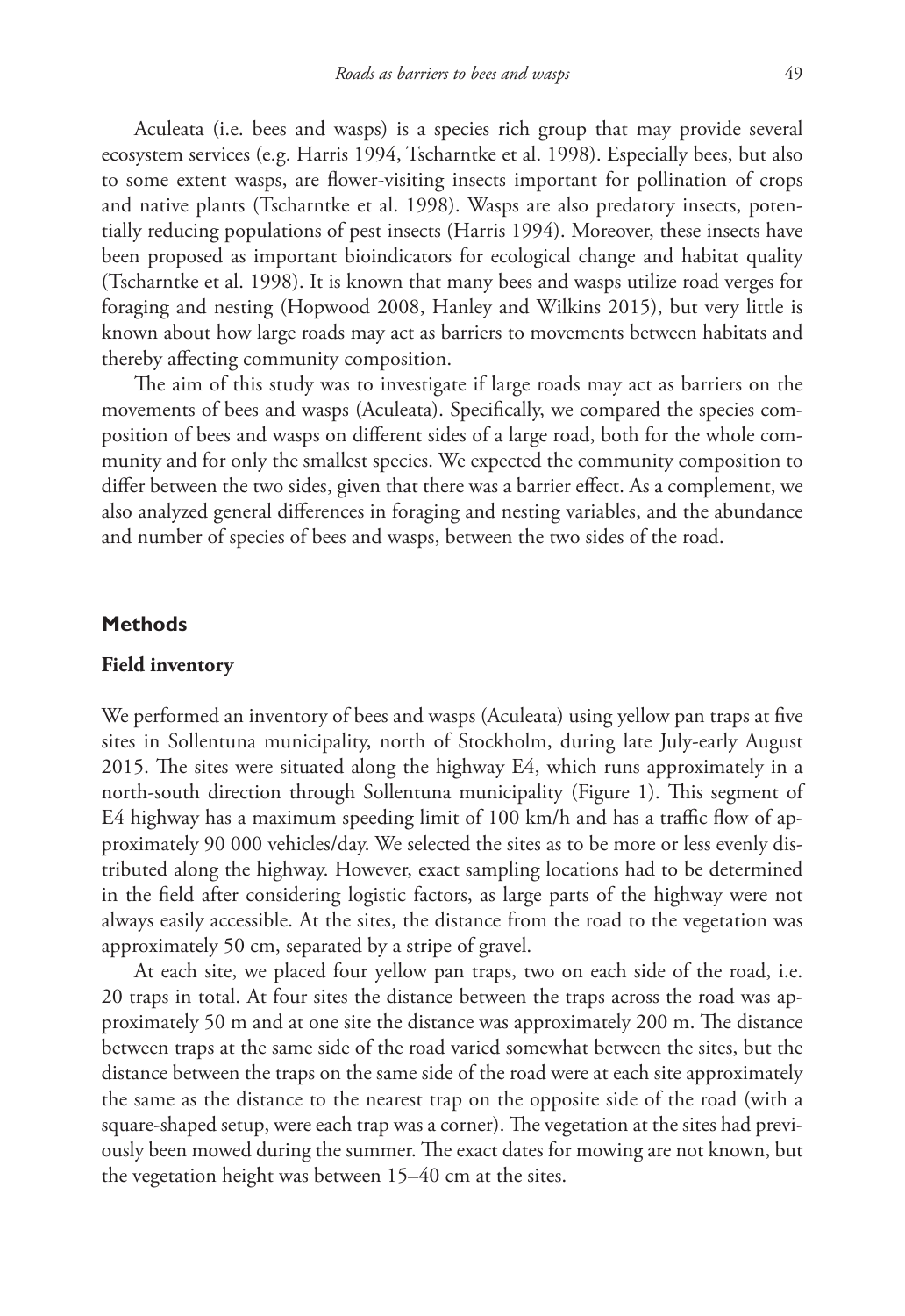

Figure 1. Overview of the study area along the E4 in Sollentuna, showing the five sites where communities of bees and wasps were sampled with two traps on each side of the road.

The traps consisted of 0.8 l aluminum boxes (with the lid removed) sprayed with yellow paint. The traps were filled with water and a drop of detergent with the purpose to reduce surface tension of the water surface. The traps were placed at the sites during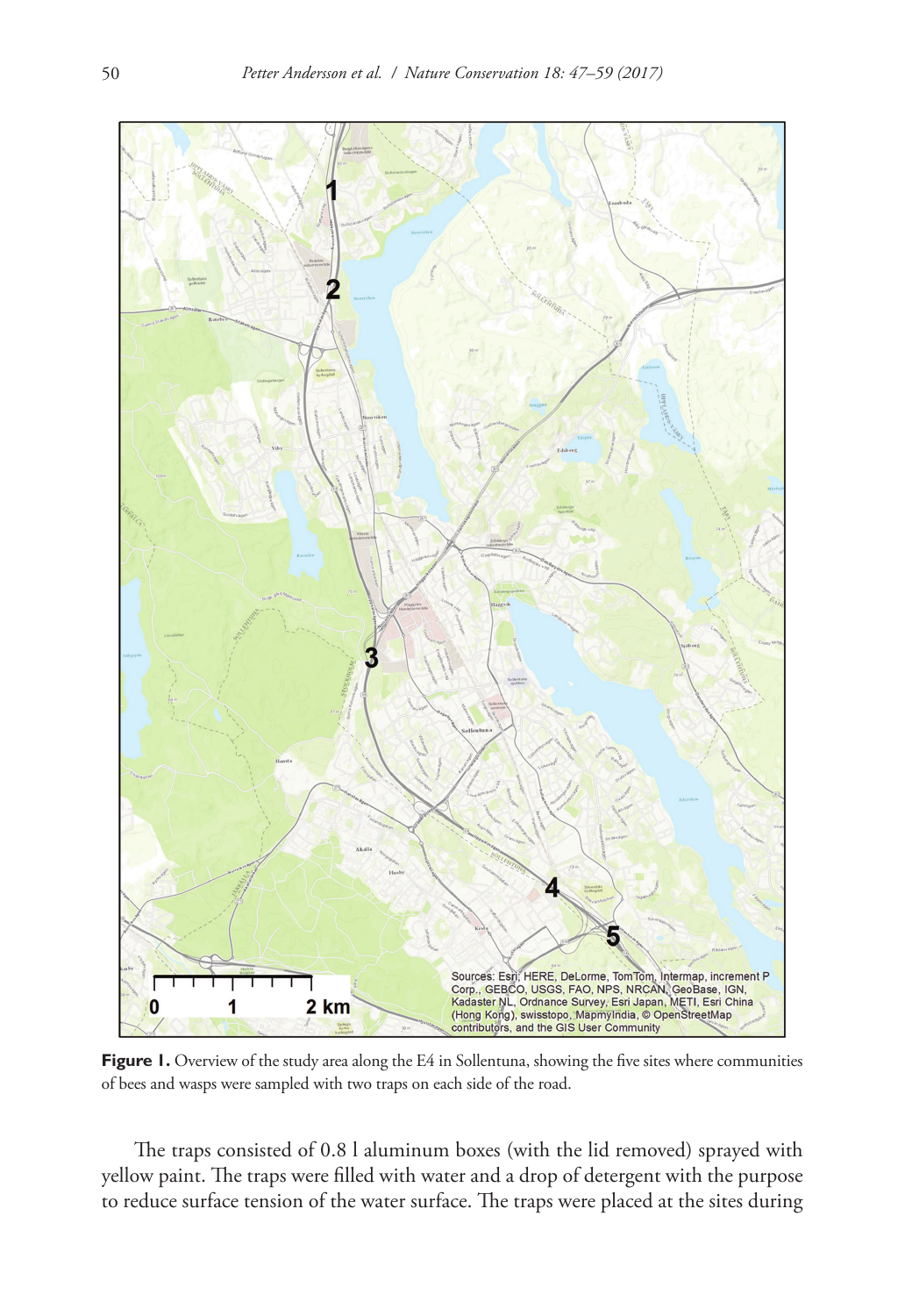early morning at days with suitable weather conditions (sunny weather, 20–25°C), and the traps were emptied and removed from the sites four days later, at late afternoon/ evening. The collected material was stored in ethanol. All bees and wasps where identified to species-level.

At each collection plot (i.e. four plots per site), we made a rough estimation of three variables of importance for foraging and nesting of bees and wasps. These variables were based on four photographs of the vegetation in a 1x1 m wooden frame on the ground placed at four different positions at each collection plot; one at the position of the trap, two positions ten meters from the trap in each direction parallel to the road, and one position ten meters from the trap perpendicular to the road. These photographs where then used to estimate three variables: 1) the number of flowering plant species within the test square (as a qualitative measure of the foraging habitat), 2) the proportion of vegetation (in %) covered by flowering plants within the test square (as a quantitative measure of foraging habitat), and 3) the proportion of the area (in %) covered by bare soil within the test square (as a measure of nesting habitat availability). Based on the estimations from the four photographs, we then calculated an average of the three variables for each collection plot, which was used in the analysis. At each site we also subjectively assessed the inclination of the road verges on the eastern and western side of the road based on photographs taken at each plot. This was done to detect possible patterns in inclination between the two sides of the road that potentially could affect our results.

#### **Statistical analyses**

To test whether the species composition of the bee and wasp community differed between the eastern and the western side of the E4 highway, we used Canonical Correspondence Analysis (CCA; Oksanen et al. 2015). Trap catches for traps placed on the same side of the road at each site were pooled, as these trap catches may not be regarded as independent replicates. First, we performed a CCA on the entire community of bee and wasp species. We included two explanatory variables, (1) side of the E4 (eastern/western) to test for the barrier effect of the road and (2) the north coordinate to control for any potential north-south gradient in the data. Second, we performed a CCA only on the smallest species, as they could be expected to have a lower dispersal ability compared to the larger species (e.g. Greenleaf et al. 2007), and thus may be more sensitive to barrier effects. For this purpose, we categorized all species as either small or large. We used the size of a honeybee *Apis mellifera* as the criterion for a large species following Samnegård et al. (2015), as this species usually is considered as being mobile with a relatively high dispersal capacity (Schneider and Hall 1997; Beekman and Ratnieks 2000). We categorized all species larger than the honeybee, which has a maximum body length of approximately 16 mm (Amiet and Krebs 2014), as being large (mobile, 9 species), and all other species as being small (less mobile, 30 species) and performed a CCA on only the small species, with side of E4 (eastern/western) and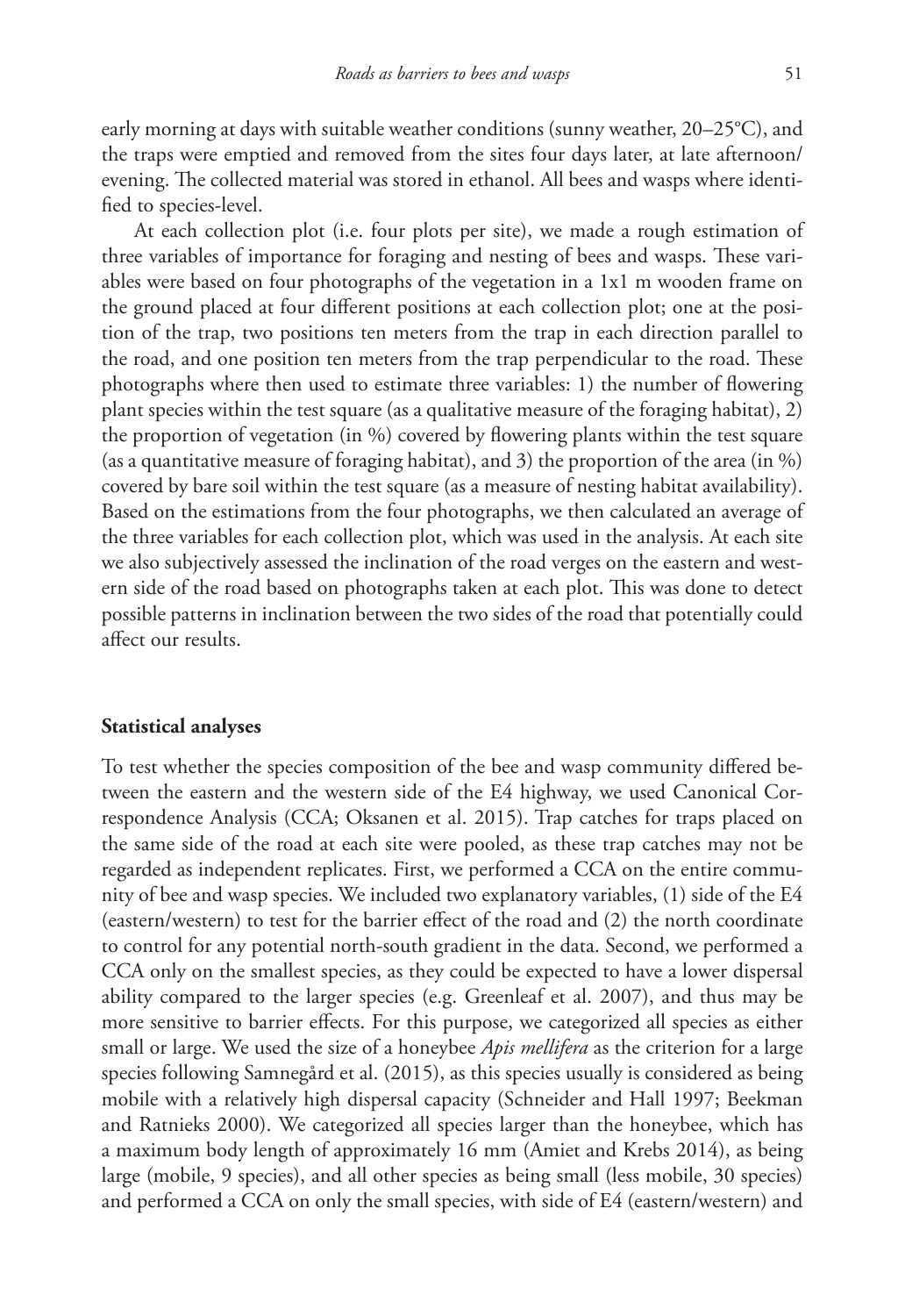the north coordinate as the explanatory variables. The data on size of the species were collected from identification literature and reference collections (See Suppl. material 1: S1 Aculeata species list and body lengths), and we consistently used the maximum body length reported.

As a complementary analysis, we investigated if the road verges on both sides of the E4 differed in vegetation characteristics, as these variables may have consequences for the interpretation of the results from the CCAs. For this purpose, we analyzed the number of flowering plant species, cover of flowering plants (in %), and cover of bare soil (in %) with the side of E4 (eastern/western) as the explanatory variable, using generalized linear mixed models (GLMMs) with site as a random factor.

Furthermore, we also examined if there were any general differences in abundance and number of species in bees and wasps between the eastern and the western side of the E4, and if the three vegetation variables could explain these two response variables. For this purpose, we used GLMMs with Poisson distributions and site identity as a random factor. However, initial analyses indicated that the number of flowering plant species was tightly correlated with the cover of flowering plants (Pearson correlation: r=0.73, p<0.001), and as the first provided a slightly better model fit (when tested separately) we decided to only include the number of flowering species, the cover of bare soil and the side of the road as explanatory variables in the final models.

All analyses were performed using R 3.2.2 (R Development Core Team 2015) with add-on libraries VEGAN (version 2.3-2) for the CCAs and glmmADMB for the GLMMs.

## **Results**

In total, 111 individuals of 39 species of bees and wasps (Aculeata) were collected in the 20 yellow pan traps. The trap catch comprised 20 bee species (Apoidea), while the remainder consisted of various wasp species, such as Crabronidae (8 species), Pompilidae (6 species), Sphecidae (3 species), Tiphidae (1 species) and Vespidae (1 species) (see Suppl. material 1). We found several relatively rare species such as *Lestica clypeata, Panurgus calcaratus* and *Psenulus brevitarsis,* of which the first two previously were redlisted in Sweden (Gärdenfors 2005, Gärdenfors 2010). *Panurgus calcaratus* and *Philanthus triangulum* have been suggested to be indicators for species rich sandy habitats and dry meadows in Sweden (Swedish Board of Agriculture 2003, Karlsson 2008).

The canonical correspondence analyses (CCAs) showed a significant difference in species composition between the eastern and the western side of E4 (Table 1, Figure 2) when analyzing the whole community, and this pattern became even stronger (lower p-value) when we excluded the largest species (i.e. with a maximum body size >16 mm) (Table 1, Figure 2). In both analyses, there were also significant relationships between the species composition and the north-south gradient (Table 1). The variation explained by the two explanatory variables was 37% for the whole community and 47% when excluding the largest species.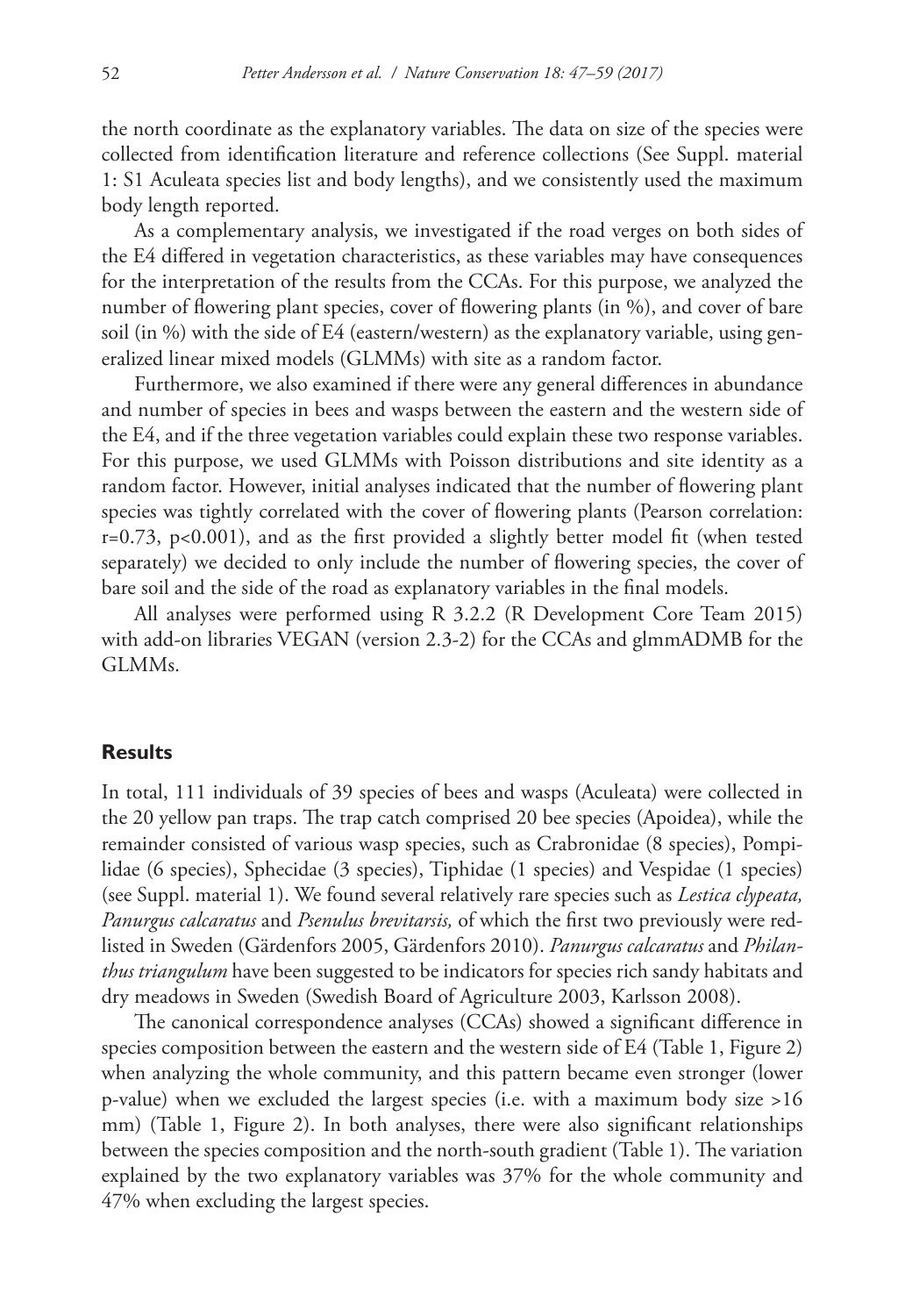

Table 1. Results from tests of the explanatory variables in the CCA-models with all species included and with the largest species (>16 mm in maximum body length) excluded.



 $21$ 

SideW

CCA1

1W

 $\mathbf 0$ 

3W

1

5W

 $\overline{\mathbf{c}}$ 

翡  $\overline{\mathcal{N}}$ 

North

1E

 $-1$ 

 $\overline{0}$ 

 $-0.5$ 

 $\frac{0}{1}$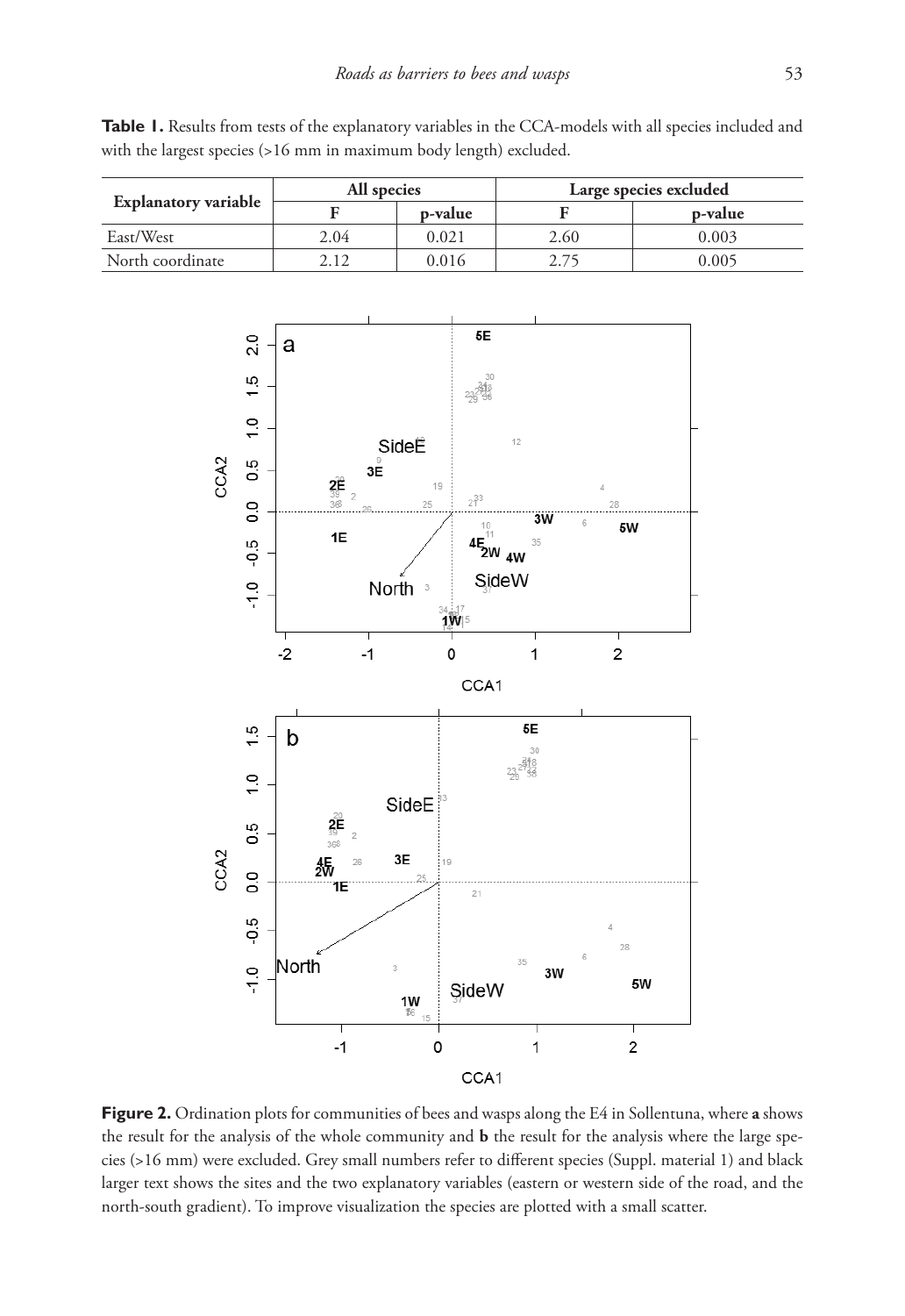**Table 2.** The abundance and number of species of bees and wasps (Aculaeta) in relation to the side of the road, number of flowering plants and the cover of bare soil based on generalized linear mixed models (Poisson error distribution).

|                                   |                      | Abundance | Number of species    |         |  |  |
|-----------------------------------|----------------------|-----------|----------------------|---------|--|--|
| <b>Explanatory variable</b>       | <b>Estimate (SE)</b> | p-value   | <b>Estimate (SE)</b> | p-value |  |  |
| Side of the road                  | $-0.17(0.22)$        | 0.44      | $-0.33(0.25)$        | 0.18    |  |  |
| Number of flowering plant species | 0.30(0.13)           | 0.02      | 0.25(0.14)           | 0.08    |  |  |
| Cover of bare soil $(\% )$        | $-0.22(0.14)$        | 0.12      | $-0.21(0.16)$        | 0.19    |  |  |

We found no significant difference in the number of flowering plants ( $p = 0.10$ ), the cover of flowering plants ( $p = 0.16$ ), or the cover of bare soil ( $p = 0.81$ ) between the two sides of the E4. The abundance and number of species of bees and wasps did not differ significantly between the two sides either (Table 2). However, the abundance of bees and wasps increased significantly with an increasing number of flowering plant species, while the number of bee and wasp species did not show such a relationship (Table 2). The cover of bare soil did not explain any of the two response variables. There was no clear pattern in the inclination of the road verges between the eastern and western side of the road: at site 1 both verges were inclining rather strongly towards the road; at site 2 the eastern road verge was flat while the western road verge inclined weakly towards the road; at site 3 both verges inclined weakly from the road; at site 4 the eastern road verge inclined towards the road while the western inclined from the road; and at site 5 both verges were rather flat.

#### **Discussion**

By analyzing differences in species composition along two sides of a large road we found indications that roads may act as barriers on the movement of bees and wasps. Even if the yellow pan traps were in most cases only separated with  $-50$  m across the road, the two analyses of the community composition both pointed in the same direction – the community composition differed between the western and eastern side of the road. Also when considering the fact that the trap catches where rather small (~10 individuals/site), the results show that species composition at sites situated on the same side of the highway were more similar to each other compared to the sites at the opposite side (Figure 2). There were also differences in species composition in the north-south direction, which is more expected as this gradient spanned almost 9.5 km. The barrier effect seemed stronger when excluding the large species from the community (based on the lower p-value and the increased explained variation). We suggest this pattern to be a result of the fact that for flying insects large species in general have a higher mobility, thereby constituting better dispersers than small species (Gathmann and Tscharntke 2002, Greenleaf et al. 2007). This suggests that larger species do not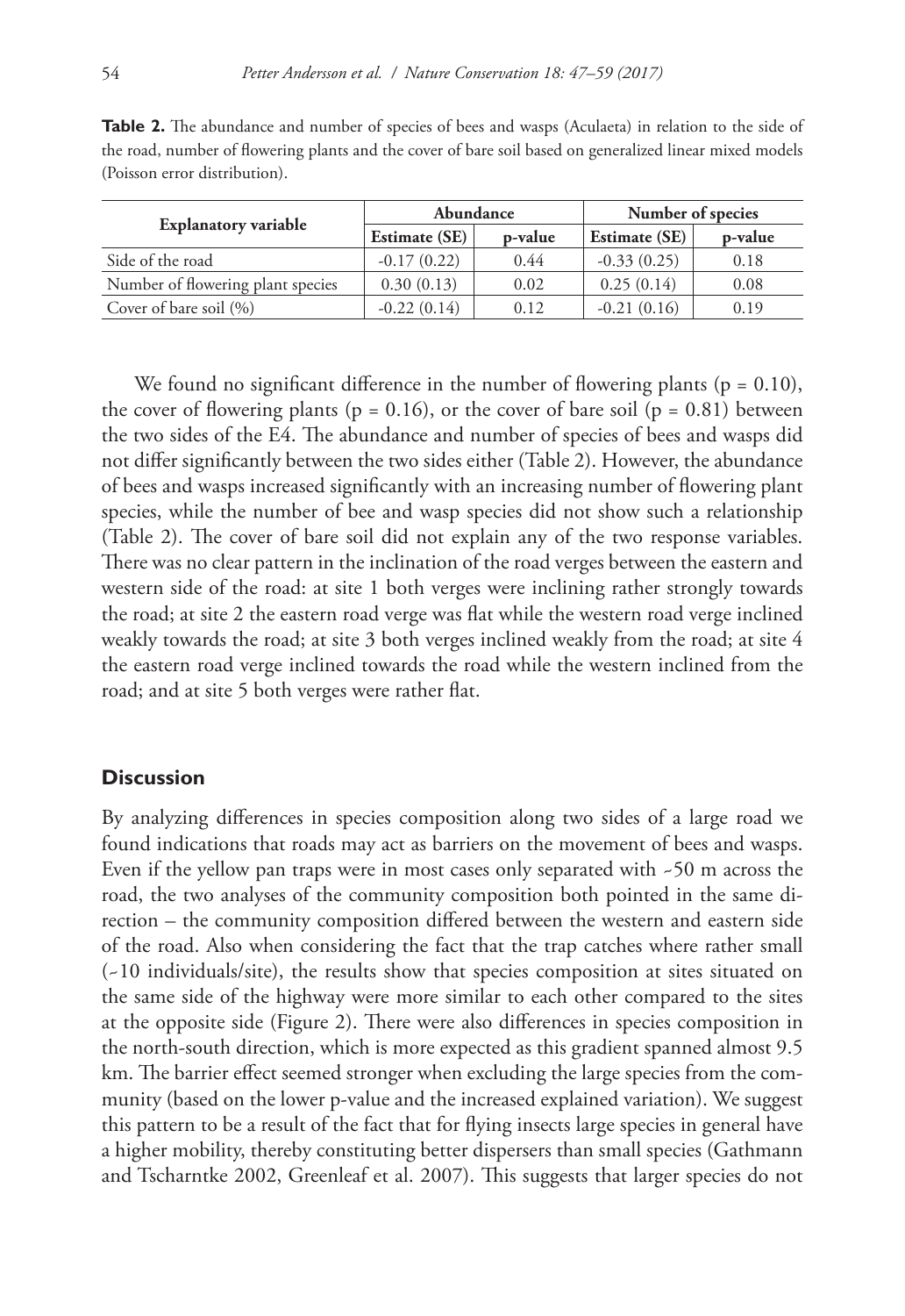perceive large roads as barriers as much as smaller species. For example, among the large species in this study almost 45% are bumblebees, which are known to be strong fliers with the ability of quickly covering long distances (Walther-Hellwig and Frankl 2000, Steffan-Dewenter et al. 2001, Hagen et al. 2011) and possibly also flying relatively high above the ground compared to the smaller species. Even though we did not directly study insect movements and mortality, our results agree with previous studies on insects (Askling et al. 2006, Skórka et al. 2013). Askling et al. (2006) showed that smaller butterfly species (*Aphantopus hyperantus* and *Maniola jurtina*) were less likely to move between pastures on different sides of a large road compared to larger species (*Pieris rapae*, *Gonepteryx rhamni* and *Anthocharis cardamines*). The suggested reason for this was that the first two species have lower dispersal abilities and often tend to fly close to the ground, while the latter three species often move at higher levels above ground and are capable of quickly covering great distances across a landscape (Askling et al. 2006). Flying close to the ground also increases the susceptibility to motor vehicles (Soluk et al. 2011), which may explain why small butterfly species have been shown to be overrepresented among road-killed butterflies (Skórka et al. 2013). We are currently not able to determine whether our results are best explained by an increased mortality in smaller species, or if smaller species to a greater extent avoid crossing large roads or highways. To investigate this would require a study design with several roads, preferably of the same width, along a gradient in traffic volume (McKenna et al. 2001). However, even though we did not analyze the actual mechanism, our result suggests that large roads could have a fragmentation effect in the landscape by acting as barriers to insects, with consequences for community compositions that is critical enough to justify detailed research.

Road verges have been highlighted as important grassland habitats, often rich in species of vascular plants and pollinators (Way 1977, Saarinen et al. 2005). Moreover, these habitats are often important for red-listed and rare species (Helldin et al. 2015). This was also confirmed by this study, where some rare or interesting species from a conservation perspective were found. However, the number of flowering plant species along the road verges had a relatively weak effect on the richness and abundance of bees and wasps, and only for abundance the relationship was statistically significant. Somewhat surprising, we found no effect of the cover of bare soil, which may indicate that the soil along the road verges is not optimal as nesting habitat for these species. However, it may also be due to the method used to quantify this variable. The occurrence of bare soil has a rather patchy distribution along roads, and it may therefore be more difficult to get a representative quantification of this variable based on four 1x1 m squares compared to e.g. the cover of flowers which usually is more evenly distributed. There was no clear pattern in the inclination of the road verges between the eastern and western side of the road, and it is therefore unlikely that the differences in community composition we found was caused by differences in inclination. However, inclination can most likely affect the microclimate of the road verges and it would therefore be interesting to investigate its effect on insect communities in future studies.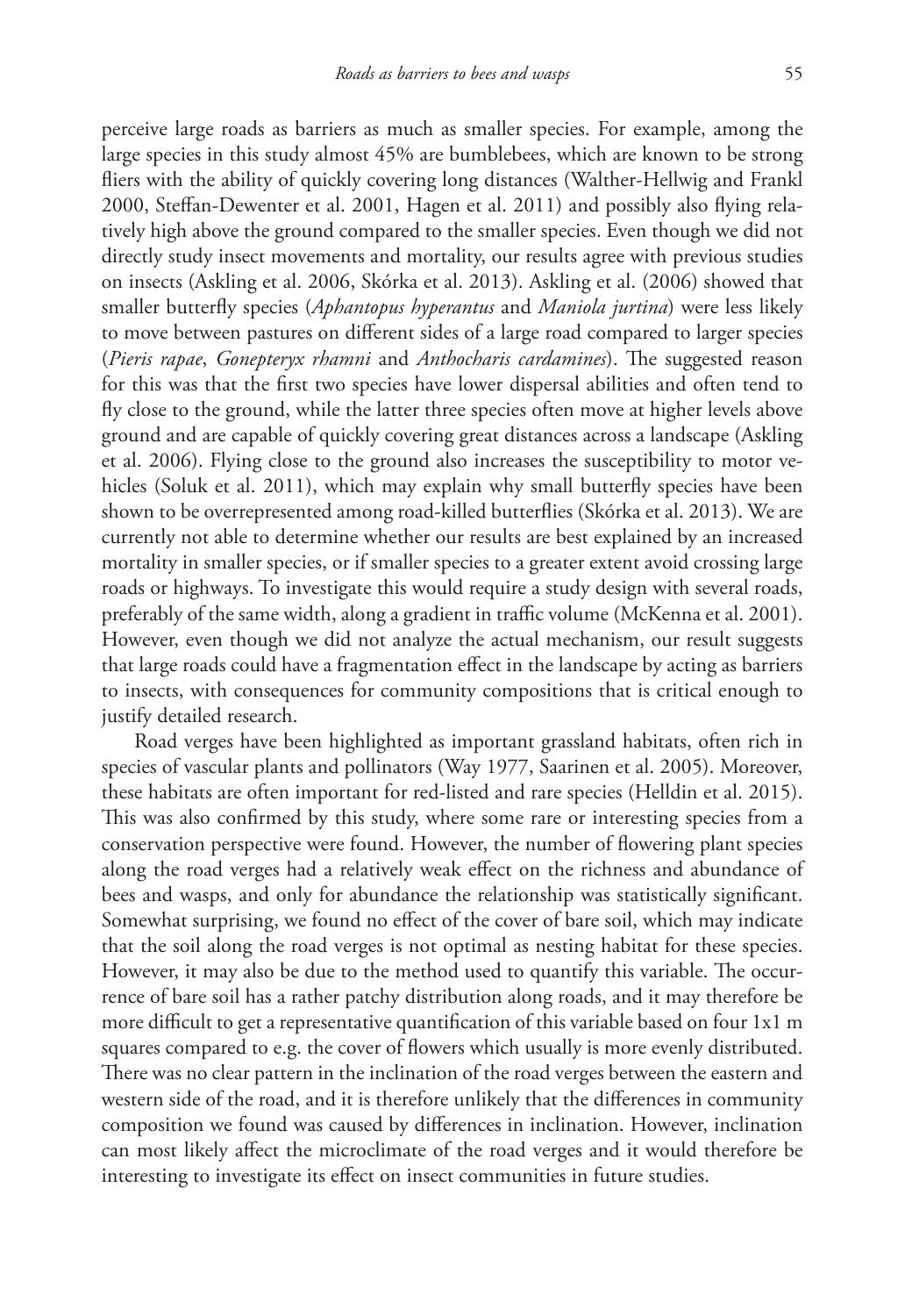#### **Conclusions and implications for conservation**

Even though using a rather limited data set, our results indicate that large roads may act as barriers to bees and wasps, especially for small species with poor dispersal ability. This means that large roads potentially can affect the ecosystem services these species provide (Baxter-Gilbert et al. 2015), such as pollination and biological control (e.g. Harris 1994, Tscharntke et al. 1998). On the other hand, road verges may constitute important habitat for many insects (Saarinen et al. 2005, Hopwood 2008), which leads to a potential conflict between the conservation value of the road verges and a fragmentation effect from the road. The severity of this conflict may, however, depend on several factors, such as traffic volume, the quality and management of the road verges, and the proportion of grasslands in the surrounding landscape (Skórka et al. 2015). All this is something that should be taken under consideration when developing green infrastructure, which is currently being pointed out as an important step towards the success of the EU 2020 Biodiversity Strategy (European Commission 2016). Examples of conservation measures to decrease fragmentation effects of large roads may be bridges with vegetation, similar to wildlife crossings (Bissonette and Cramer 2008), or tunnels, where bees and wasps (and other organisms) can move across or under the road. In our study, such movements could also be the reason for the similarity between the western and eastern communities at site two (Figure 2), because relatively close to this site there is a potential crossing under the road. However, this is something that needs further investigation. In general, we believe that more research is needed within the area of roads as barriers to insect communities, and the effectiveness of different conservation measures to decrease the negative impact of roads in the landscape.

### **Acknowledgements**

We thank Claes Vernerback for carrying out fieldwork and Lars Norén for identifying all bees and wasps. The study was financed by the Swedish Transport Administration (contact persons: Kerstin Gustavsson and Anders Sjölund). The municipality of Sollentuna (contact persons: Rikard Dahlén, Paola Ponzio and Karin Hermansson) also contributed financially to the study. Moreover, we thank Heinrich Reck and one anonymous reviewer for valuable comments on the manuscript.

## **References**

- Amiet F, Krebs A (2014) Bienen Mitteleuropas Gattungen, Lebensweise, Beobachtung. Haupt Verlag AG.
- Askling J, Bergman K-O, Ignell H, Wahlman H (2006) Ryggradslösa djur och planering av infrastruktur – dagfjärilar som landskapsekologiska verktyg och modellorganismer. Vägverket, Report 2006, 144. [In Swedish]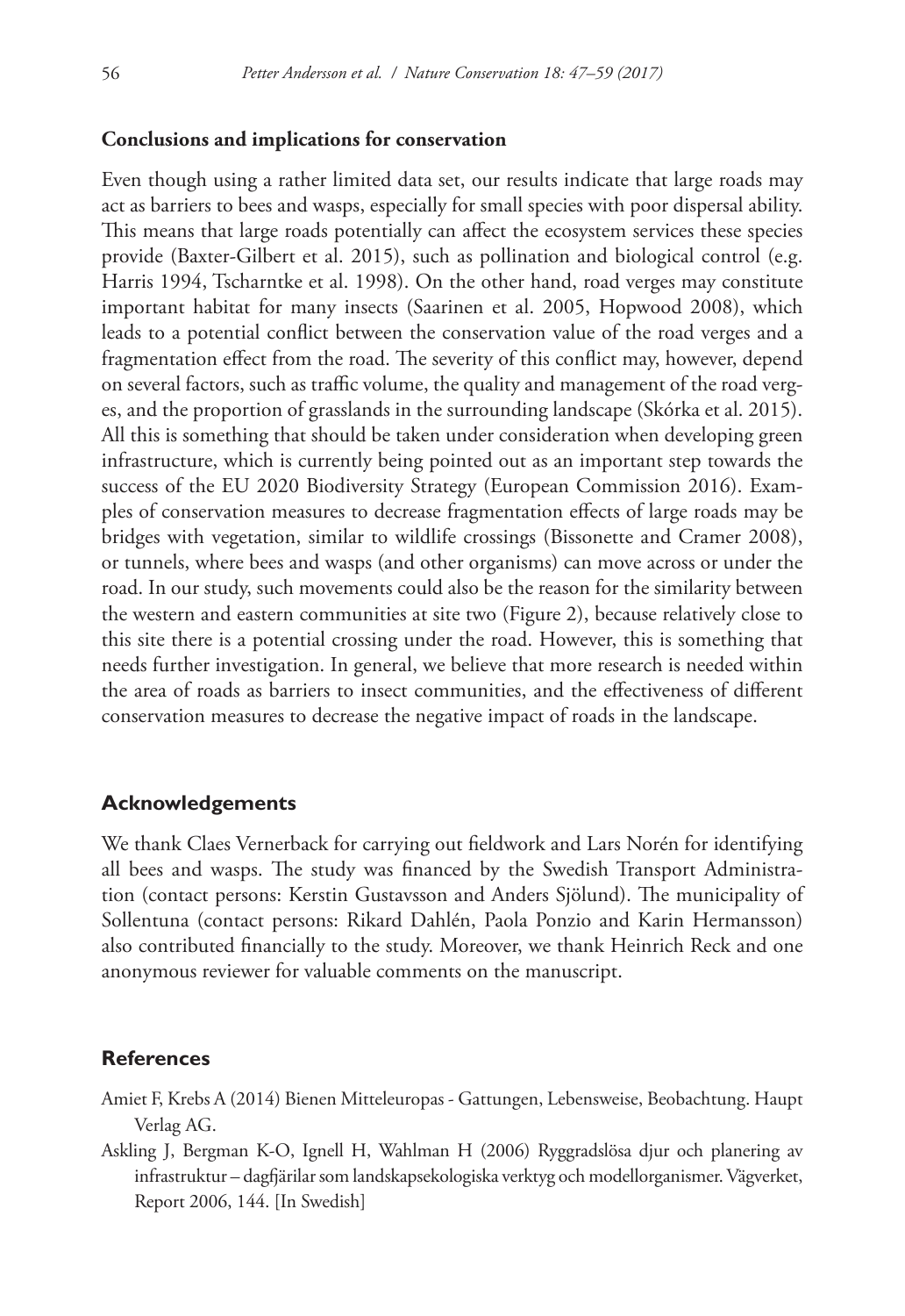- Baxter-Gilbert M, Riley JL, Neufeld CJH, Litzgus JD, Lesbarreres D (2015) Road mortality potentially responsible for billions of pollinating insect deaths annually. Journal of Insect Conservation 19: 1029–1035. <https://doi.org/10.1007/s10841-015-9808-z>
- Beekman M, Ratnieks FLW (2000) Long-range foraging by the honey-bee, *Apis mellifera* L. Functional Ecology 14: 490–496.<https://doi.org/10.1046/j.1365-2435.2000.00443.x>
- Bhattacharya M, Primack RB, Gerwein J (2003) Are roads and railroads barriers to bumblebee movement in a temperate suburban conservation area? Biological Conservation 109: 37–45. [https://doi.org/10.1016/S0006-3207\(02\)00130-1](https://doi.org/10.1016/S0006-3207(02)00130-1)
- Bissonette JA, Cramer PC (2008) Evaluation of the use and effectiveness of wildlife crossings. National Cooperative Highway Research Program, report 615.
- Cousins S (2009) Landscape history and soil properties affect grassland decline and plant species richness in rural landscapes. Biological Conservation 142: 2752–2758. [https://doi.](https://doi.org/10.1016/j.biocon.2009.07.001) [org/10.1016/j.biocon.2009.07.001](https://doi.org/10.1016/j.biocon.2009.07.001)
- Critchley CNR, Burke MJW, Stevens DP (2004) Conservation of lowland semi-natural grasslands in the UK: a review of botanical monitoring results from agri-environment schemes. Biological Conservation 115: 263–278. [https://doi.org/10.1016/S0006-3207\(03\)00146-0](https://doi.org/10.1016/S0006-3207(03)00146-0)
- European Commission (2016) Green infrastructure. [http://ec.europa.eu/environment/nature/](http://ec.europa.eu/environment/nature/ecosystems/index_en.htm) [ecosystems/index\\_en.htm](http://ec.europa.eu/environment/nature/ecosystems/index_en.htm)
- Forman RTT, Alexander LE (1998) Roads and their major ecological effects. Annual Review of Ecology and Systematics 29: 207–231.<https://doi.org/10.1146/annurev.ecolsys.29.1.207>
- Gathmann A, Tscharntke T (2002) Foraging ranges of solitary bees. Journal of Animal Ecology 71: 757–764.<https://doi.org/10.1046/j.1365-2656.2002.00641.x>
- Greenleaf SS, Williams NM, Winfree R, Kremen C (2007) Bee foraging ranges and their relationship to body size. Oecologia 153: 589–596. [https://doi.org/10.1007/s00442-007-](https://doi.org/10.1007/s00442-007-0752-9) [0752-9](https://doi.org/10.1007/s00442-007-0752-9)
- Gärdenfors U [Ed.] (2005) Rödlistade arter i Sverige 2005 The 2005 red list of Swedish species. ArtDatabanken, SLU, Uppsala.
- Gärdenfors U [Ed.] (2010) Rödlistade arter i Sverige 2010 The 2010 red list of Swedish species. ArtDatabanken, SLU, Uppsala.
- Hagen M, Wikelski M, Kissling WD (2011) Space use of bumblebees (*Bombus* spp.) revealed by radio-tracking. PLoS ONE 6: e19997.<https://doi.org/10.1371/journal.pone.0019997>
- Hanley M E, Wilkins J P (2015) On the verge? Preferential use of road-facing hedgerow margins by bumblebees in agro-ecosystems. Journal of Insect Conservation 19: 67–74. [https://](https://doi.org/10.1007/s10841-014-9744-3) [doi.org/10.1007/s10841-014-9744-3](https://doi.org/10.1007/s10841-014-9744-3)
- Harris AC (1994) *Ancistrocerus gazelle* (Hymenoptera: Vespoidea: Eumenidae): A potentially useful biological control agent for leafrollers *Planotortrix octo*, *P. excessana*, *Ctenopseustis obliquana*, *C. herana*, and *Epiphyas postvittana* (Lepidoptera: Tortricidae) in New Zealand. New Zealand Journal of Crop and Horticultural Science 22: 235–238. [https://doi.org/10](https://doi.org/10.1080/01140671.1994.9513832) [.1080/01140671.1994.9513832](https://doi.org/10.1080/01140671.1994.9513832)
- Helldin J-O, Wissman J, Lennartsson T (2015) Abundance of red-listed species in infrastructure habitats – "responsibility species" as a priority-setting tool for transportation agencies´conservation action. Nature Conservation 11: 143–158. [https://doi.org/10.3897/](https://doi.org/10.3897/natureconservation.11.4433) [natureconservation.11.4433](https://doi.org/10.3897/natureconservation.11.4433)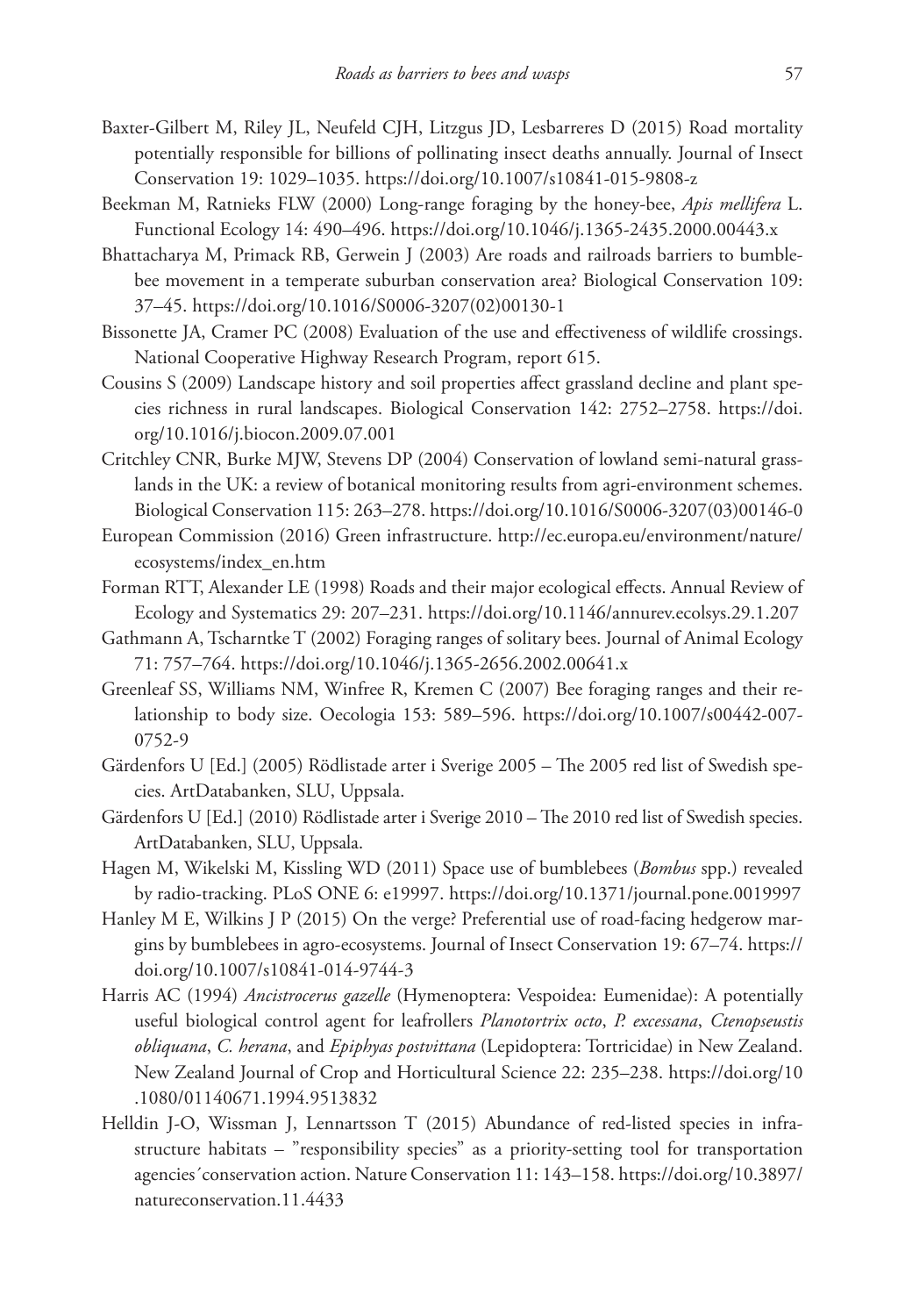- Hopwood JL (2008) The contribution of roadside grassland restorations to native bee conservation. Biological conservation 141: 2632–2640. [https://doi.org/10.1016/j.bio](https://doi.org/10.1016/j.biocon.2008.07.026)[con.2008.07.026](https://doi.org/10.1016/j.biocon.2008.07.026)
- Jackson ND, Fahrig L (2011) Relative effects of road mortality and decreased connectivity on population genetic diversity. Biological Conservation 144: 3143–3148. [https://doi.](https://doi.org/10.1016/j.biocon.2011.09.010) [org/10.1016/j.biocon.2011.09.010](https://doi.org/10.1016/j.biocon.2011.09.010)
- Karlsson T (2008) Gaddsteklar i Östergötland Inventeringar i sand- och grusmiljöer 2002– 2007, samt övriga fynd I Östergötlands län. Länsstyrelsen Östergötland, rapport 2008:9. [In Swedish]
- Keller I, Largiader CR (2003) Recent habitat fragmentation caused by major roads leads to reduction of gene flow and loss of genetic variability in ground beetles. Proceedings of the Royal Society of London Series B 270: 417–423.<https://doi.org/10.1098/rspb.2002.2247>
- McKenna DD, McKenna KM, Malcom SB, Berenbaum MR (2001) Mortality of Lepidoptera along roadways in central Illinois. Journal of Lepidopterists Society 55: 63–68
- Muñoz PT, Torres FP, Megías AG (2015) Effects of roads on insects: a review. Biodiversity and Conservation 24: 659–682. <https://doi.org/10.1007/s10531-014-0831-2>
- Oksanen J, Blanchet FG, Kindt R, Legendre P, Minchin PR, O´Hara RB, Simpson GL, Solymos P, Stevens MHH, Wagner H (2015) Vegan: community ecology package. R package version 2.3-2.
- R Development Core Team (2015) R: A language and environment for statistical computing. R Foundation for Statistical Computing, Wienna.
- Ruiz-Capillas P, Mata C, Malo JE (2013) Road verges are refuges for small mammal populations in extensively managed Mediterranean landscapes. Biological Conservation 158: 223–229.<https://doi.org/10.1016/j.biocon.2012.09.025>
- Saarinen K, Valtonen A, Jantunen J, Saarnio S (2005) Butterflies and diurnal moths along road verges: does road type affect diversity and abundance. Biological Conservation 123: 403–412.<https://doi.org/10.1016/j.biocon.2004.12.012>
- Samnegård U, Hambäck PA, Eardley C, Nemomissa S, Hylander K (2015) Turnover in bee species composition and functional trait distributions between seasons in a tropical agricultural landscape. Agriculture, Ecosystems and Environment 211: 185–194. [https://doi.](https://doi.org/10.1016/j.agee.2015.06.010) [org/10.1016/j.agee.2015.06.010](https://doi.org/10.1016/j.agee.2015.06.010)
- Schneider SS, Hall HG (1997) Diet selection and foraging distances of African and European-African hybrid honey bee colonies in Costa Rica. Insectes Sociaux 44: 171–187. [https://](https://doi.org/10.1007/s000400050039) [doi.org/10.1007/s000400050039](https://doi.org/10.1007/s000400050039)
- Sjödin NE, Bengtsson J, Ekbom B (2008) The influence of grazing intensity and landscape composition on the diversity and abundance of flower-visiting insects. Journal of Applied Ecology 45: 763–772. <https://doi.org/10.1111/j.1365-2664.2007.01443.x>
- Skórka P, Lenda M, Moron D, Kalarus K, Tryjanowski P (2013) Factors affecting road mortality and suitability of road verges for butterflies. Biological Conservation 148: 148–157. <https://doi.org/10.1016/j.biocon.2012.12.028>
- Skórka P, Lenda M, Moron D, Sutherland WJ (2015) Biodiversity collision blackspots in Poland: separation causality from stochasticity in roadkills of butterflies. Biological Conservation 187: 154–163. <https://doi.org/10.1016/j.biocon.2015.04.017>